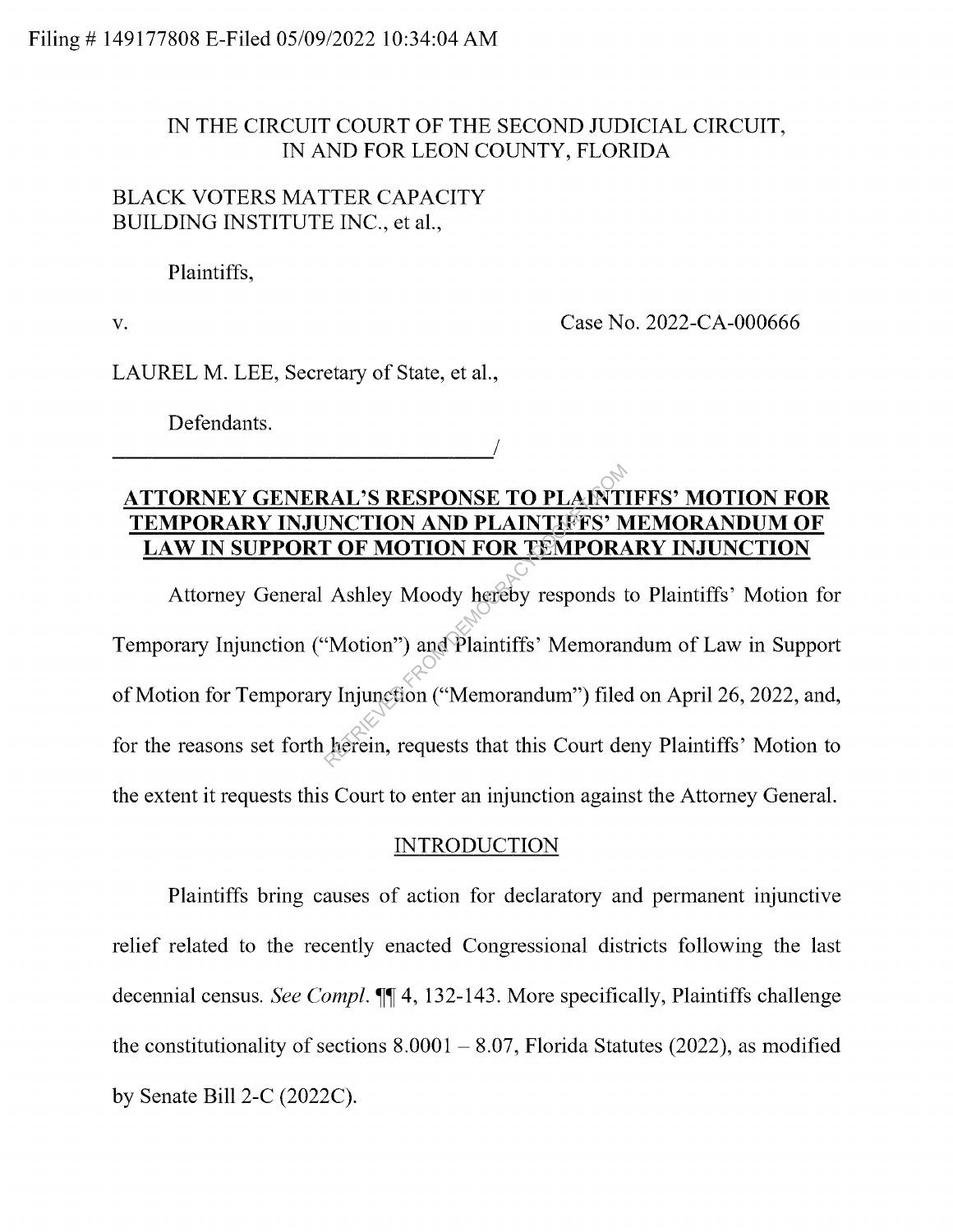Plaintiffs also move for a temporary injunction "enjoining Defendants from enforcing the boundaries of the congressional districts as drawn in the congressional plan (P000C0190) drawn and signed into law" and "enjoin[ing] implementation of' the enacted plan. *Motion*, pp. 1, 3-4; *Memorandum*, p. 20 (emphasis added). Hence, Plaintiffs seek a temporary injunction against all Defendants, rather than specific Defendants. Yet, nowhere in the Complaint, Motion, or Memorandum do Plaintiffs allege that the Attorney General has any role in "enforcing" or "implementing" Congressional district boundaries. Therefore, this Court must deny Plaintiffs' Motion to the extent that it requests an injunction against the Attorney General.

#### MEMORANDUM OF LAW

# I. Legal Standard for Temporary Injunction

"To obtain a temporary injunction, the petitioner must satisfy a four-part test under Florida law: a substantial likelihood of success on the merits; lack of an adequate remedy at law; irreparable harm absent the entry of an injunction; and that injunctive relief will serve the public interest." *Liberty Counsel v. Fla. Bar Bd. Of Govs.*, 12 So. 3d 183, 186 (Fla. 2009) (citations omitted). boundaries. Therefore, this Court<br>it it requests an injunction against the<br>MEMORANDUM OF LAW<br>r Temporary Injunction<br>porary injunction, the petitioner mundostantial likelihood of success or

"An injunctive order should never be broader than is necessary to secure the injured party, without injustice to the adversary, relief warranted by the circumstances of the particular case." *Clark v. Allied Associates, Inc.,* 477 So. 2d 656, 657 (Fla. 5th DCA 1985) ( citing *Afoore v. City Dry Cleaners and Laundry, Inc.,*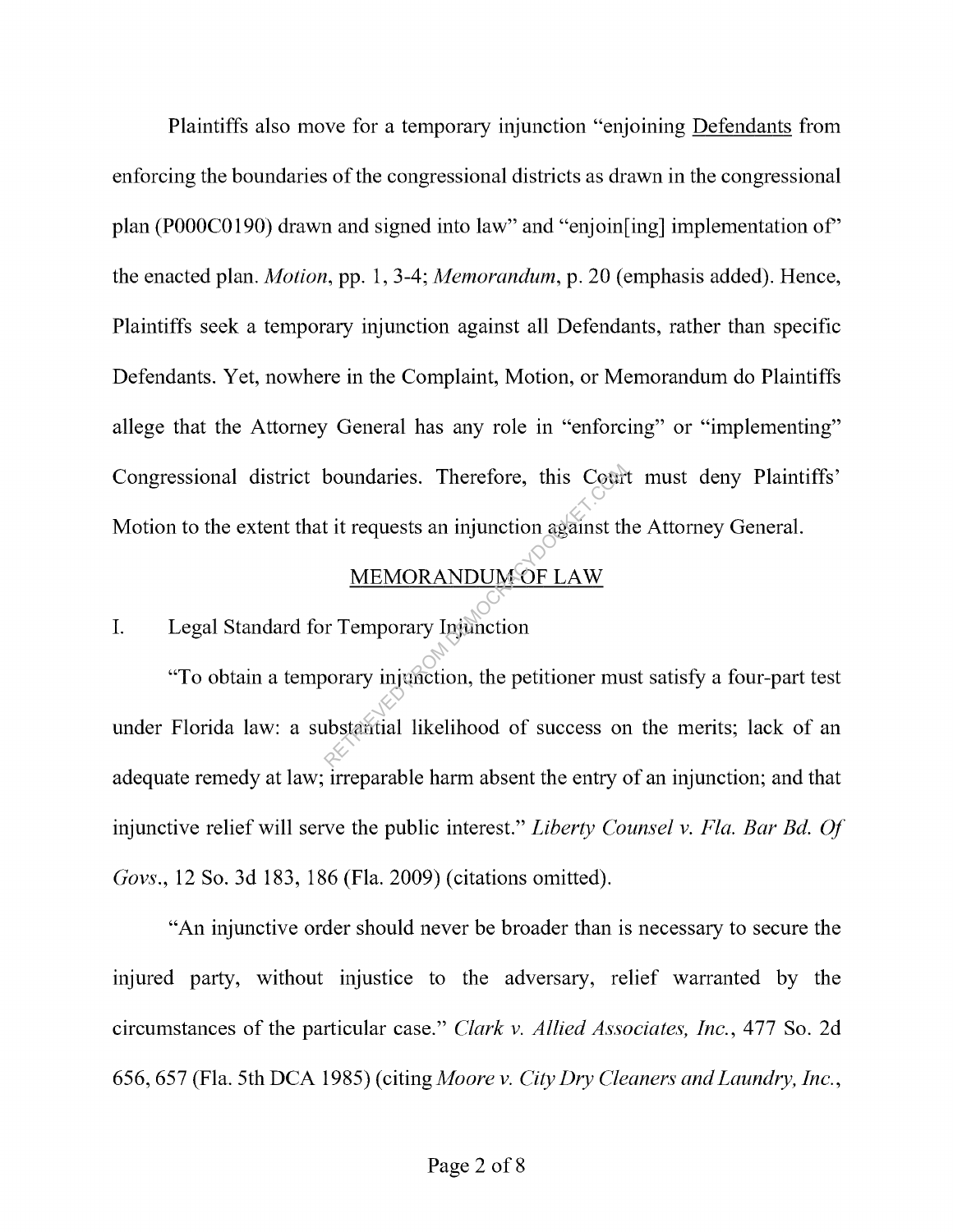41 So. 2d 865, 871 (Fla. 1949)). Moreover, "the acts or things enjoined should be specified in the decree with such reasonable definiteness and certainty, considering their nature and character, that a defendant bound by the decree may readily know what he must refrain from doing without the matter being left to speculation and conjecture." *Moore,* 41 So. 2d at 871 (citations omitted).

II. The Attorney General is an improper defendant in this lawsuit.

"The proper defendant in a lawsuit challenging a statute's constitutionality is the state official designated to enforce the statute." *Florida House of Representatives v. Florigrown, LLC,* 278 So. 3d 935,938 (Fla. 1st DCA 2019) ( citing *Atwater v. City of Weston,* 64 So. 3d 701, 703 (Fla. 1st DCA 2011) and *Haridolopolos v. Alachua Cty.,* 65 So. 3d 577, 578 (Fla. 1st DCA 2011)); *see also Scott v. Francati,* 214 So. 3d 742, 745 (Fla. 1st DCA 2017); *Marcus v. State Senate for the State,* 115 So. 3d 448,448 (Fla. 1st DCA 2013); *Walker v. President of the Senate,* 658 So. 2d 1200, 1200 (Fla. 5th DCA 1995). That is because, when the defendant has "no enforcement authority over the statute" at issue, "there is no relief the court could order [the defendant] to provide to remedy the constitutional violation alleged in the complaint." *Scott,* 214 So. 3d at 747. Plaintiffs have not alleged that the Attorney General is the state official designated to enforce the statutes challenged in this case. ted to enforce the statute." *Florida P*<br>So. 3d 935, 938 (Fla. 1st DCA 2019<br>1, 703 (Fla. 1st DCA 2011) and *H*<br>8 (Fla. 1st DCA 2011)); see also So<br>CA 2017) *Karcus v. State Senate* j<br>2013); *Walker v. President of the S* 

"If a government official or entity is not the enforcing authority of a challenged statute, courts must consider two additional factors in determining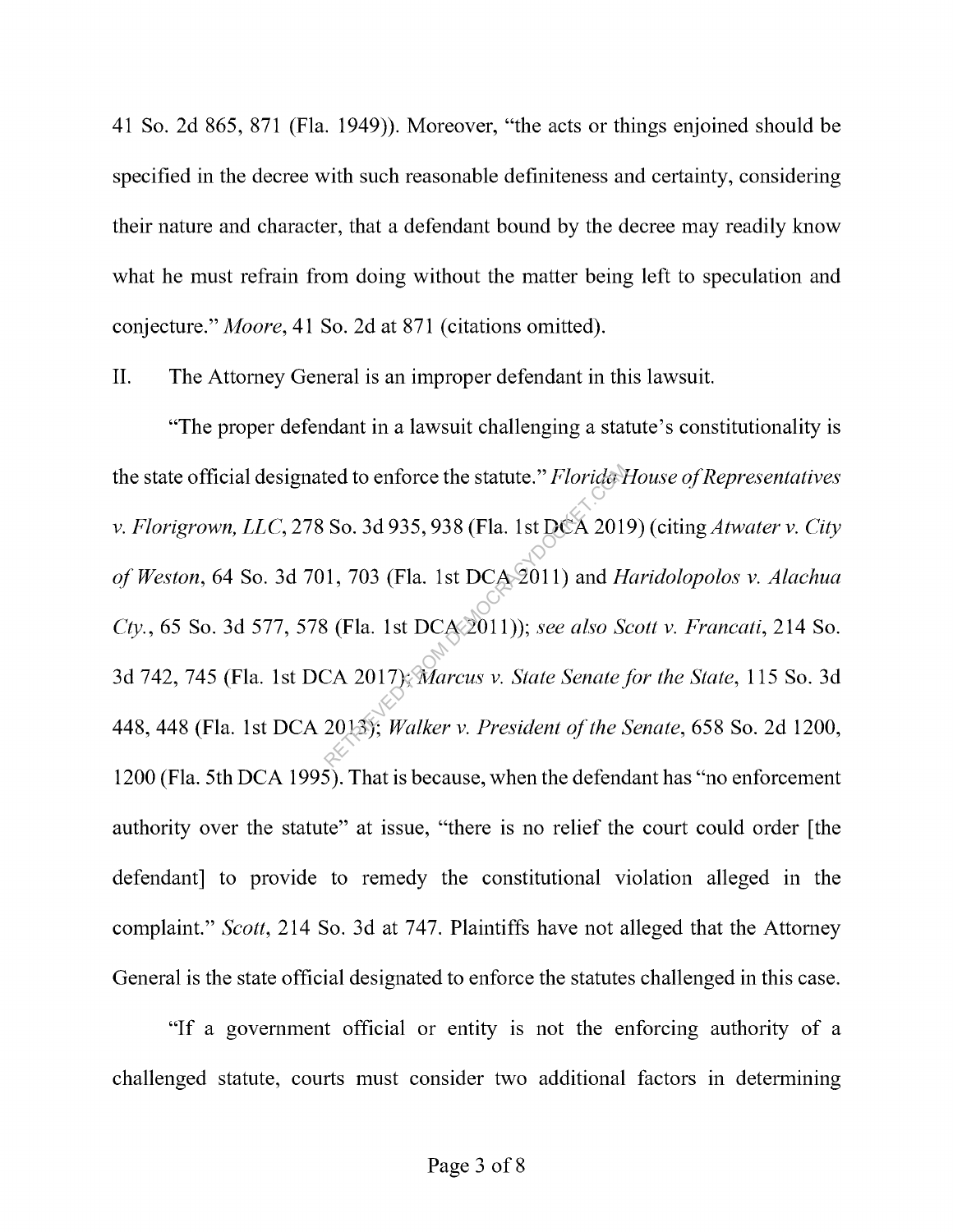whether that official or entity is a proper party: (1) whether the action involves a broad constitutional duty of the state implicating specific responsibilities of the official or entity, and (2) whether [the] official or entity has an actual, cognizable interest in the challenged action." *Florigrown, LLC,* 278 So. 3d at 938-39 (citations omitted). Plaintiffs have not alleged that the Attorney General has responsibilities specifically related to Congressional redistricting, or even generally related to elections administration. Nor have they alleged any actual, cognizable interest that the Attorney General has in those matters.

Instead, Plaintiffs allege that the Attorney General "is properly named in an action seeking a statute of the Florida Legislature to be declared unconstitutional," citing section 86.091, Florida Statutes. *Compl*. 129. However, section 86.091 merely requires that the Attorney General be served with a copy of the complaint and be entitled to be heard" and does not make her a proper defendant in every case challenging the constitutionality of a statute. This is readily apparent from the text of the statute, which requires counties and municipalities to be made parties to proceedings concerning the validity of county or municipal charters, ordinances, or franchises but does not impose the same requirement with respect to the Attorney General. *See Mayo v. Nat 'l Truck Brokers, Inc.,* 220 So. 2d 11, 13 (Fla. 1969) ("It is obvious from the provisions of Chapter 86 that neither the Attorney General nor the State Attorney of the circuit in which the action is pending are necessary parties in s in those matters.<br>
allege that the Attorney General "<br>
of the Florida Legislature to be deepride Statutes. Compl. 1 29. However,<br>
ey General "be served with a copy<br>
nd does not make her a proper complete.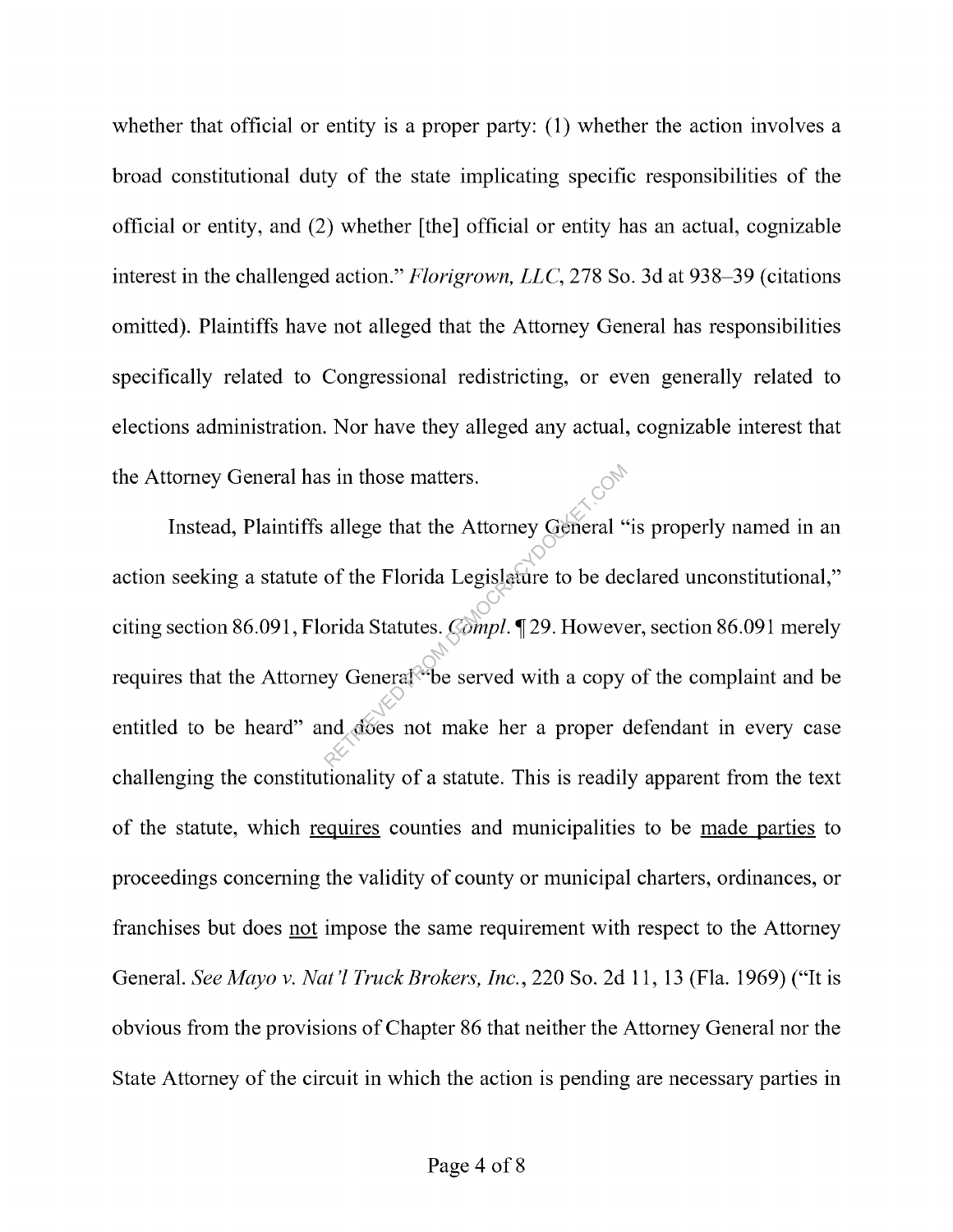the strict sense of that expression."); *Watson v. Claughton,* 34 So. 2d 243, 246 (Fla. 1948) ("It will be noted that this Section does not prescribe that the Attorney General shall be a necessary party when the constitutionality of an act is assailed.").

Additionally, Florida Rule of Civil Procedure 1.071, which specifies the method of providing the Attorney General service of constitutional challenges, explicitly provides that "[s]ervice of the notice and pleading, written motion, or other document does not require joinder of the Attorney General or the state attorney as a party to the action." "While this grants the Attorney General the discretion to participate and be heard in a particular case, Rule 1.071 neither compels such participation nor joins the Attorney General as a party." *State v. Florida Workers' Advocates,* 167 So. 3d 500, 504 (Fla. 3d DCA 2015). "[O]nce the Attorney General or appropriate state attorney has been served, he or she may choose either to appear or not. However, in the latter event, non-participation has no effect on the litigation." *Martin Mem 'l Med. Ctr., Inc. v. Tenet Healthsystem Hasps., Inc.,* 875 So. 2d 797, 800 (Fla. 1st DCA 2004). While this grants the Attorney of<br>d in a particular case, Rufe 1.07<br>he Attorney General as a party." S<br>00, 504 (Fla. 3d DCA 2015). "[O]r<br>mey has been served, he or she may<br>atter event, non-participation has no

Plainly stated, the mere fact that the Attorney General may choose to participate in a constitutional challenge to a statute does not make her a proper defendant whenever a statute is challenged. More articulately stated, "the Attorney General cannot be required to defend suits attacking the constitutionality of a state statute against her will." *Marcus v. Scott,* No. 2012-CA-1260, 2012 WL 5962383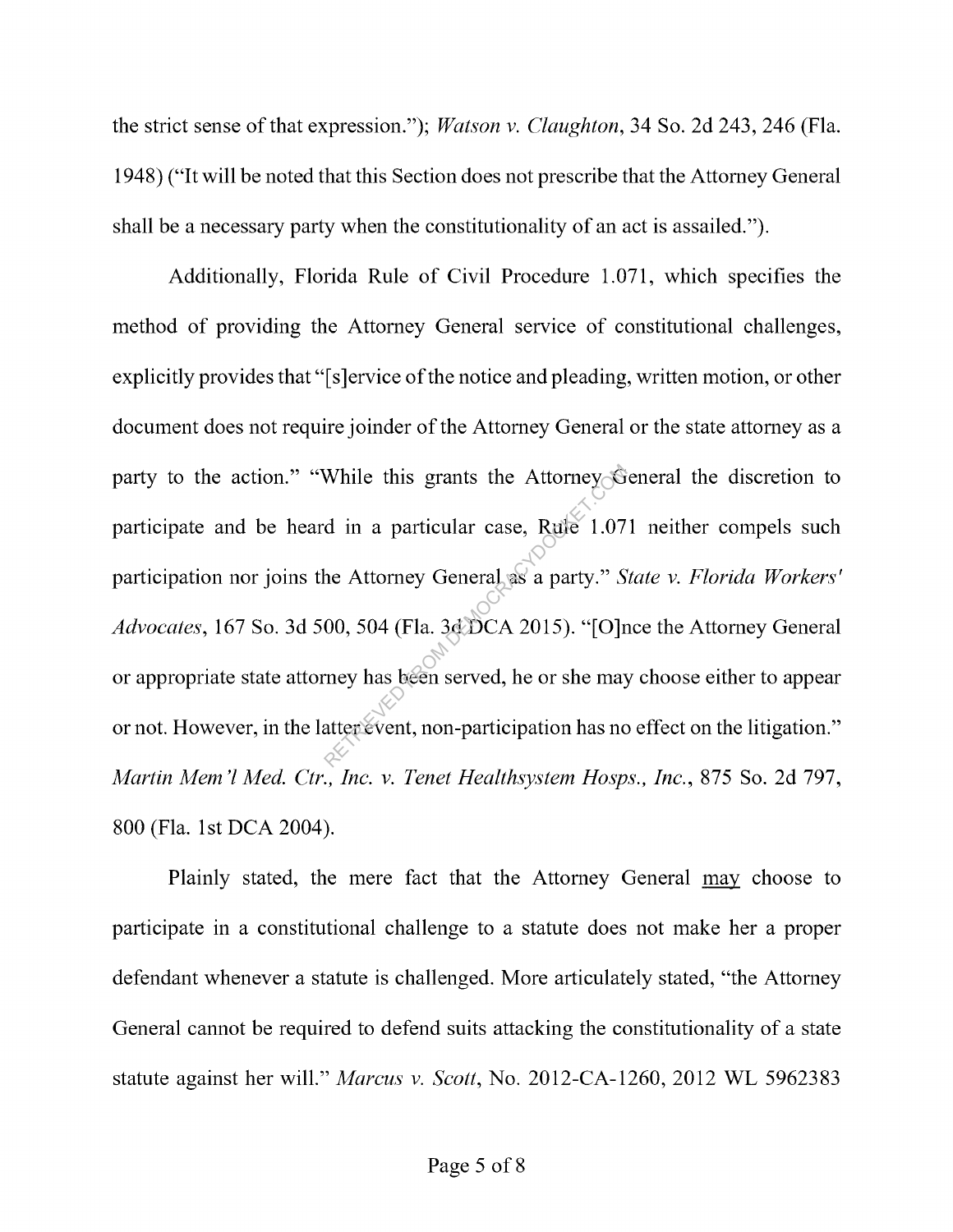(Fla. 2d. Cir. Oct. 26, 2012) (Cooper, J.). Because there is no allegation that the Attorney General is designated to enforce the statutes challenged in this case, has responsibilities specifically related to Congressional redistricting, or has an actual, cognizable interest in the matter, she is an improper defendant.

III. Plaintiffs cannot establish the elements for a temporary injunction against the Attorney General.

Since the Attorney General is an improper defendant, Plaintiffs cannot establish that there is a substantial likelihood that they will succeed on the merits against her. Moreover, since Plaintiffs have not alleged that the Attorney General has enforcement authority with respect to Congressional redistricting, Plaintiffs cannot establish that they will be irreparably harmed absent entry of an injunction against her. Finally, the public interest cannot be served by injunctive relief against an improper defendant. Therefore, Plaintiffs cannot establish the elements for a temporary injunction against the Attorney General. since Plaintiffs have not alleged the<br>ity with respect to Congressional<br>y will be irreparably harmed abser<br>public interest cannot be served by<br>Therefore, Plaintiffs cannot estat<br>ainst the Attorney General.

IV. Any injunction against the Attorney General would be broader than necessary and the requested injunction would not be sufficiently specific.

Since there is no allegation that the Attorney General can enforce the statutes challenged in this case, an injunction against her would patently be broader than necessary to secure the Plaintiffs the relief that they seek. Should this Court determine that an injunction is necessary, it should only be entered against the Defendant(s) that can actually enforce the statutes challenged in this case.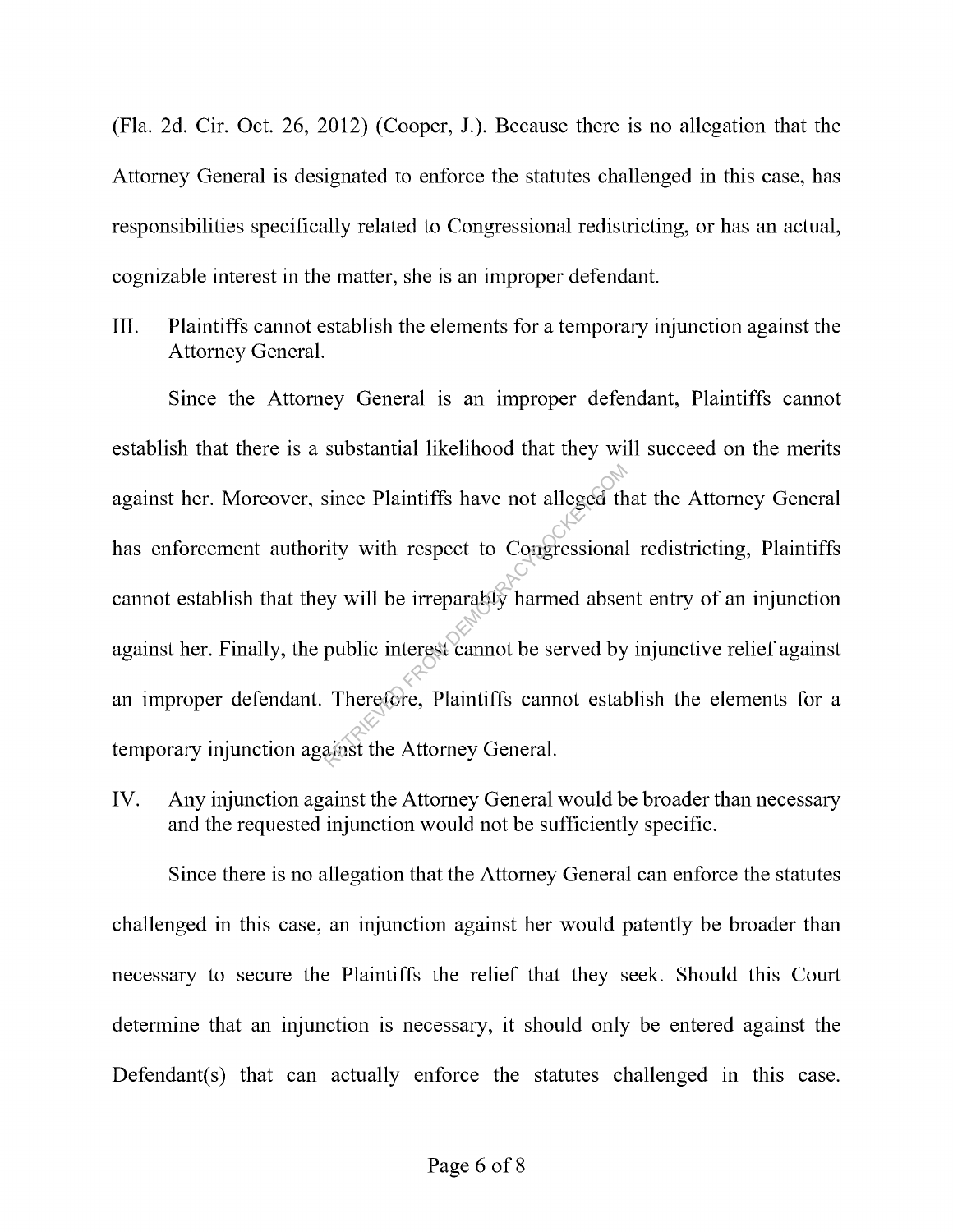Furthermore, Plaintiffs request this Court to temporarily enjoin the Defendants from "enforcing" or "implementing" the newly enacted Congressional district boundaries. Yet, Plaintiffs fail to specify how the Attorney General "enforces" or "implements" Congressional district boundaries or what acts or things she should be enjoined from doing. Any injunction simply prohibiting the Attorney General from "enforcing" or "implementing" Congressional district boundaries would not inform her of what she must refrain from doing without resorting to speculation and conjecture. Therefore, the temporary injunction requested by Plaintiffs would not be sufficiently specific.

# CONCLUSION

Wherefore, the Attorney General requests that this Court deny Plaintiffs' Motion for Temporary Injunction to the extent that it requests this Court to enter a temporary injunction against the Attorney General. requested by Plaintiffs would not<br>
CONCLUSION<br>
ttorney General requests that this<br>
injunction to the extent that it reque<br>
ainst the Attorney General.<br>
Respectfully s

Respectfully submitted,

ASHLEY MOODY Attorney General *Isl Bilal Ahmed F aruqui*  **BILAL AHMED FARUQUI** Senior Assistant Attorney General Florida Bar Number 15212 Office of the Attorney General General Civil Litigation Division State Programs Bureau  $PL - 01$  The Capitol Tallahassee, Florida 32399-1050 (850) 414-3757 Bilal.Faruqui@myfloridalegal.com *Counsel for Attorney General Moody*